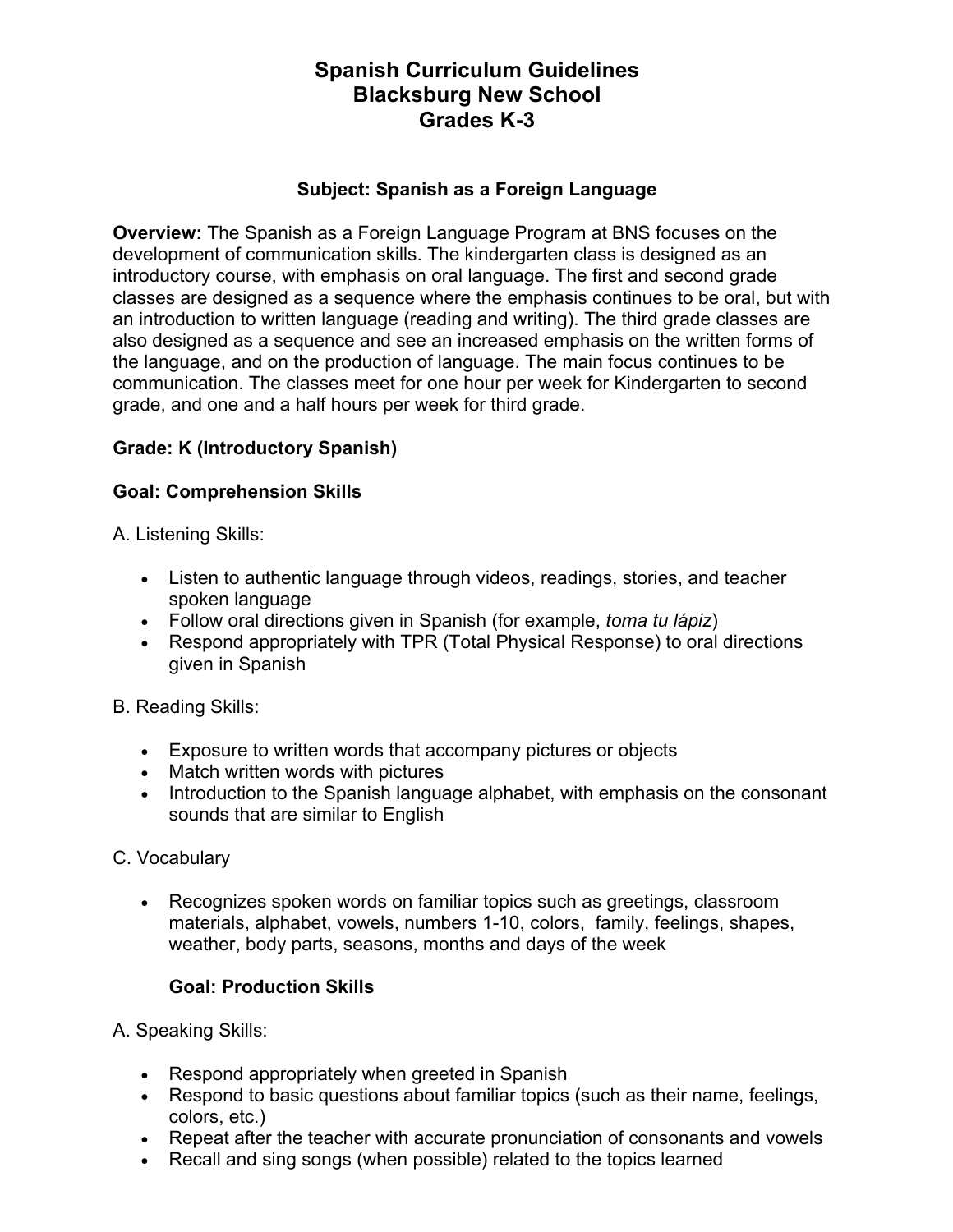• Count to ten

### B. Writing Skills:

- Mark pictures in response to teacher's directions
- Match written words with pictures

## C. Vocabulary:

• Recall and produce words on familiar topics such as: greetings, classroom materials, vowels, colors, numbers 1-10, family, feelings, body parts and seasons

### **Goal: Cultural Exposure:**

• Receive exposure and develop awareness of the Spanish language and culture, the people who speak it, and the places where they come from through music, videos, and stories

### **Grade: 1st (two year sequence with 2nd grade)** .

#### **Goal: Comprehension Skills**

A. Listening Skills:

- Listen to authentic language through videos, readings, and teacher spoken language
- Follow oral directions given in Spanish
- Respond appropriately with TPR (Total Physical Response) to oral directions given in Spanish
- Listen to stories and culture lessons
- Listen to peer's responses
- Understand personal subject pronouns for first, second, and third person singular

#### B. Reading Skills:

- Recognize written words that accompany pictures or objects
- Match written words with pictures
- Name and identify the sounds of the letters of the Spanish language alphabet
- Produce correct pronunciation of written words
- Identify written articles to indicate gender and number agreement
- Identify plural nouns
- Identify personal subject pronouns for first, second, and third person singular

## C. Vocabulary

- Recognize and read words on familiar topics such as: greetings, classroom materials, alphabet, vowels, numbers 1-25, colors, family, feelings, shapes, weather, body parts, parts of a house, seasons, months and days of the week
- •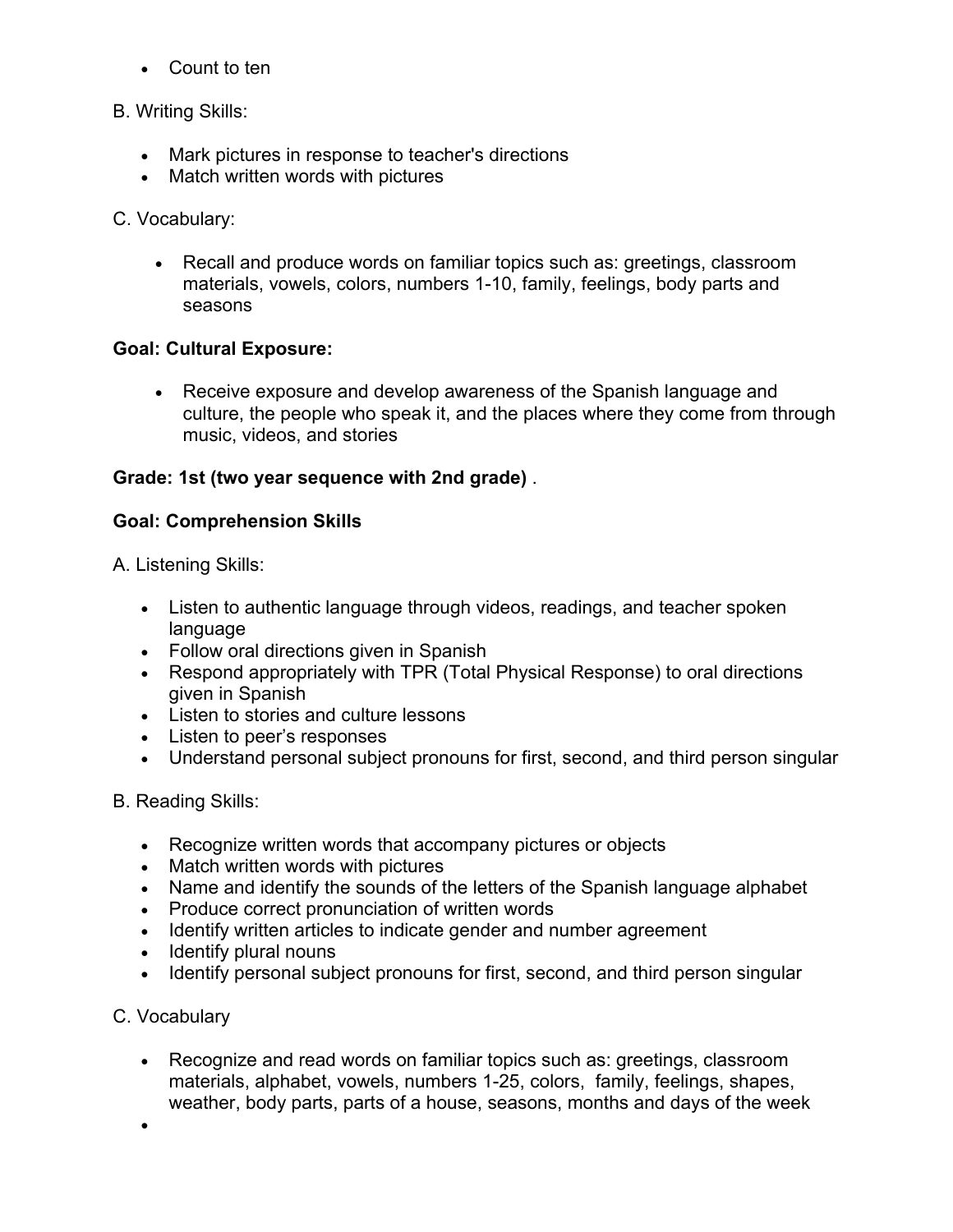## **Goal: Production Skills**

## A. Speaking Skills:

- Greet others in Spanish
- Respond appropriately when greeted in Spanish
- Respond to basic questions about themselves (name, age, family, etc.)
- Respond to basic questions about familiar topics (weather, numbers, classroom materials, etc.)
- Repeat after the teacher with accurate pronunciation of consonants and vowels
- Recall and sing songs related to the topics learned
- Count to 25 by ones and by fives
- Identify a vocabulary word from a word pool

#### B. Writing Skills:

- Copy vocabulary words from a word pool
- Write simple sentences on familiar topics
- Write the appropriate article to indicate gender and number agreement

### C. Vocabulary:

• Recall and produce words on familiar topics such as: greetings, classroom materials, vowels, numbers 1-25, colors, family, feelings, shapes, weather, body parts, the seasons, months and days of the week

#### **Goal: Cultural Exposure:**

- Receive exposure and develop awareness of the Spanish language and culture, the people who speak it, and the places where they come from through music, videos, and stories
- Emphasis on similarities shared with children growing up speaking Spanish, while developing awareness of cultural differences

## **Grade: 2nd (continuation of 1st grade)**

#### **Goal: Comprehension Skills**

A. Listening Skills:

- Listening skills listed in 1st grade
- Listen to peers' questions and statements
- Listen to peers during group work in Spanish
- Identify plural and gender agreement from spoken language

#### B. Reading Skills:

- Reading skills listed in 1st grade
- Recognize written words in Spanish
- Choose a vocabulary word from a pool
- Match written words with pictures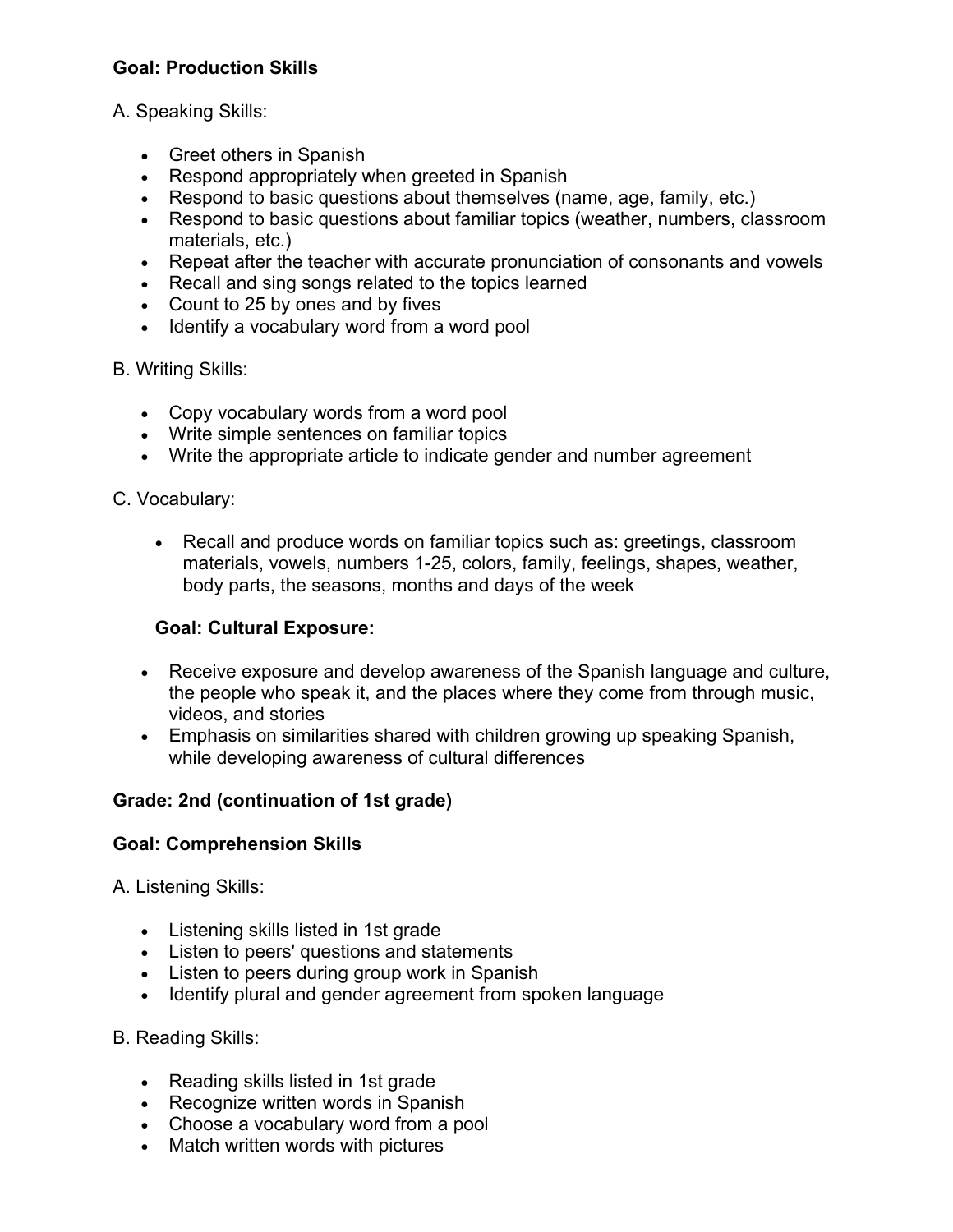- Name and identify the sounds of the letters of the Spanish language alphabet
- Correct pronunciation of written words
- Identify written articles to indicate gender and number agreement
- Identify plural and gender agreement in written form
- Be able to tell if a written sentence is a statement or a question
- Read sentences about familiar topics
- C. Vocabulary
	- Recognize and read spoken words on familiar topics such as: greetings, classroom materials, alphabet, vowels, numbers 1-50, colors, family, feelings, weather, body parts, parts of the house, seasons, months and days of the week

#### **Goal: Production Skills**

A. Speaking Skills:

- Speaking skills listed in 1st grade
- Greet and respond to greetings in Spanish
- Recall and sing songs (when possible) in Spanish
- Recall and produce vocabulary words to identify pictures or objects
- Respond to basic questions about themselves and others
- Ask and respond to basic questions about familiar topics (weather, numbers, etc.)
- Repeat after the teacher with accurate pronunciation of consonants and vowels
- Use the question "¿Cómo se dice?" to ask for clarification
- Count to fifty by ones and by tens
- Use the verb "gustar" to indicate likes and dislikes
- Tell a story from looking at pictures
- Use personal subject pronouns for first, second, and third person singular
- Form statements

B. Writing Skills:

- Writing skills listed in 1st grade
- Write vocabulary words
- Write simple sentences on familiar topics
- Write the appropriate article to indicate gender and number agreement
- Form plurals
- Use personal subject pronouns for first, second, and third person singular
- Use the verb "gustar" to indicate likes and dislikes

C. Vocabulary:

• Recall and produce words on familiar topics such as: greetings, classroom materials, alphabet, vowels, numbers 1-50, colors, family, feelings, weather, body parts, parts of the house, seasons, months and days of the week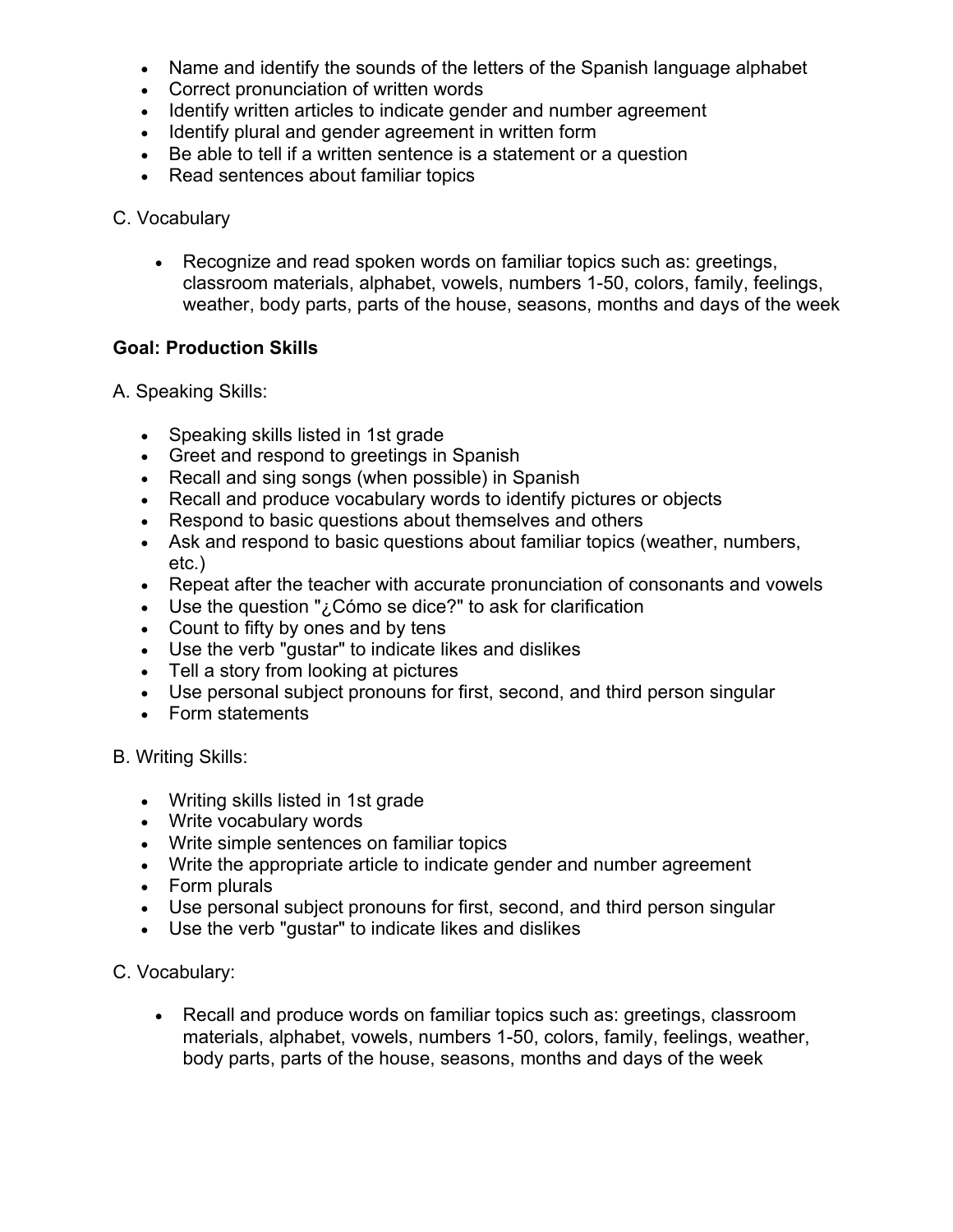## **Goal: Cultural Exposure:**

- Receive exposure and develop awareness of the Spanish language and culture, the people who speak it, and the places were they come from through music, videos, and stories
- Emphasis on similarities shared with children growing up speaking Spanish, while developing awareness of cultural differences
- Observe a map and point out places where Spanish is spoken

## **Grade: 3rd (two year sequence with 4th grade)**

#### **Goal: Comprehension Skills**

A. Listening Skills:

- Class will be conducted entirely in Spanish
- Listen to authentic language through videos, readings, and teacher spoken language
- Listen to music in Spanish
- Follow oral directions given in Spanish (for example, toma tu lápiz)
- Respond appropriately with TPR (Total Physical Response) to oral directions given in Spanish (get up, sit down, come, go, point, etc.)
- Listen to peers' questions and statements
- Listen to peers during group work in Spanish
- Listen for cognates to aid in comprehension
- Take dictation of familiar vocabulary words

#### B. Reading Skills:

- Correct pronunciation of written words
- Identify consonants and vowels
- Comprehension of written words, sentences, and short paragraphs on familiar topics
- Identify written articles to indicate gender and number agreement
- Identify plural forms in a written form
- Be able to tell if a written sentence is a statement or a question
- Identify cognates in written form to aid in comprehension
- Be able to answer content questions after reading short paragraphs about familiar topics
- Read a calendar

#### C. Vocabulary

• Recognize and recall spoken words on familiar topics such as: greetings, classroom materials, alphabet, numbers 1-100, colors, family members, feelings, shapes, weather, descriptive adjectives, parts of the house, activities and seasons, calendar, classes, and domestic animals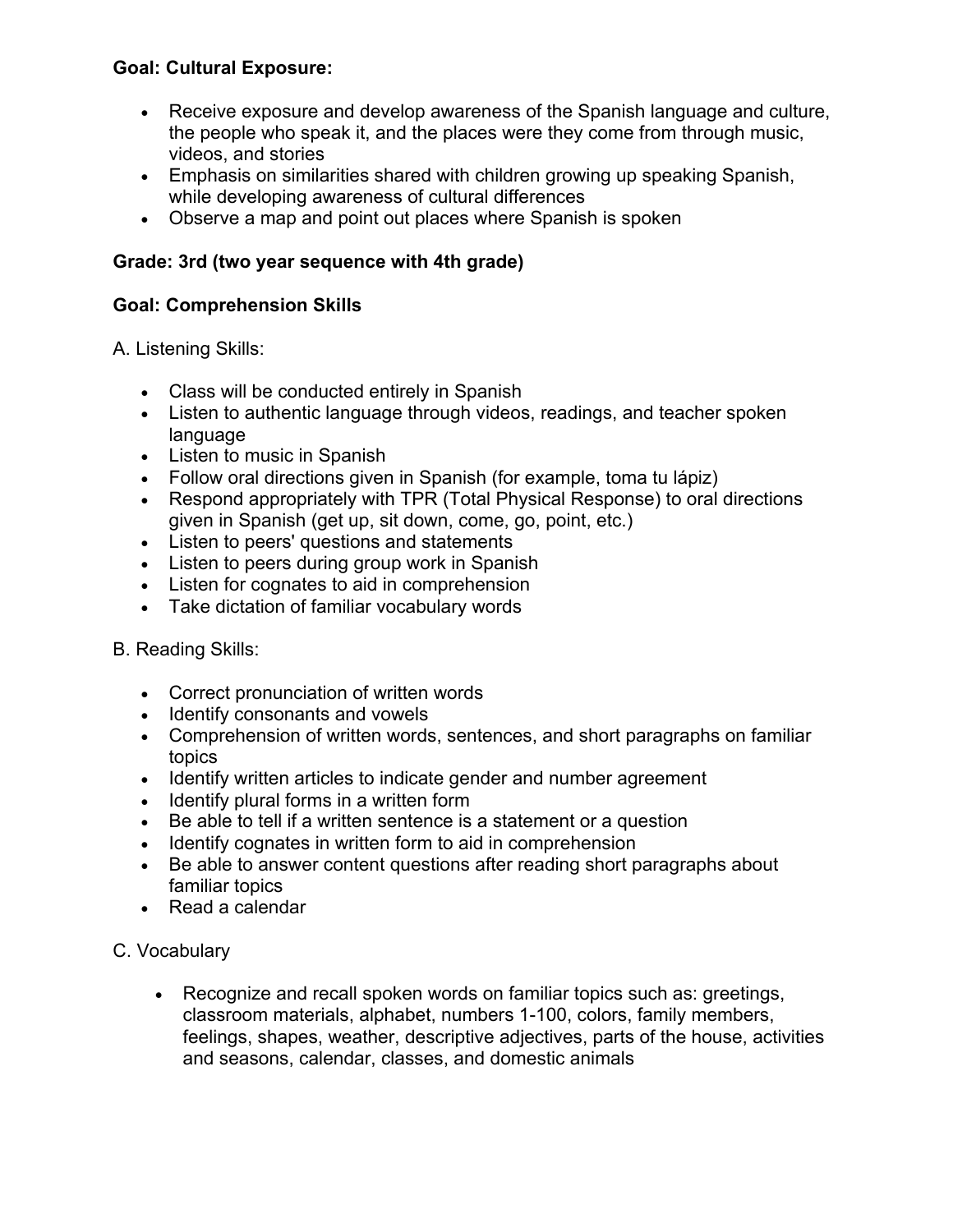## • **Goal: Production Skills**

### A. Speaking Skills:

- Greet and respond to greetings in Spanish
- Introduce themselves and others in Spanish
- Tell how they feel and ask how someone else feels
- Identify classroom objects and school supplies
- Respond to basic questions about themselves and others
- Ask and respond to basic questions about familiar topics (weather, days of the week, etc.)
- Use the question "¿Cómo se dice?" to ask for clarification
- Describe color, shape, and size of an object
- Identify and describe animals
- Read a calendar and identify days of the week and months
- Talk about their schedules
- Inquire about someone's schedule
- Use the verb *to go* ("IR") to indicate future tense
- Describe the weather
- Count to one hundred by ones, and tens
- Say a basic Math equation in Spanish
- Use the verb "tener" to indicate physical well being
- Use the verb "gustar" to indicate likes and dislikes (self and others)
- Use the verb "estar" to indicate where someone or something is located
- Tell a story from looking at pictures
- Use personal subject pronouns for first, second, and third person singular and plural
- Use prepositions of location to explain where something or someone is located
- Tell time in Spanish
- Talk about their favorite classes and their school days
- B. Writing Skills:
	- Write vocabulary words with accurate spelling, both from a word pool and through dictation
	- Create flash cards to aid in vocabulary retention
	- Write complete, simple sentences on familiar topics
	- Write the appropriate article to indicate gender and number agreement
	- Form plurals
	- Write sentences with the verb "tener" to indicate feelings and age
	- Use personal subject pronouns for first, second, and third person singular and plural
	- Use the verb "gustar" to indicate likes and dislikes (self and others)
	- Use the verb "estar" to indicate where someone or something is located
	- Write sentences to tell a story guided by pictures
	- Write simple sentences about their families

## C. Vocabulary:

• Recall and produce words on familiar topics such as: greetings, greetings, classroom materials, alphabet, numbers 1-100, colors, family members,